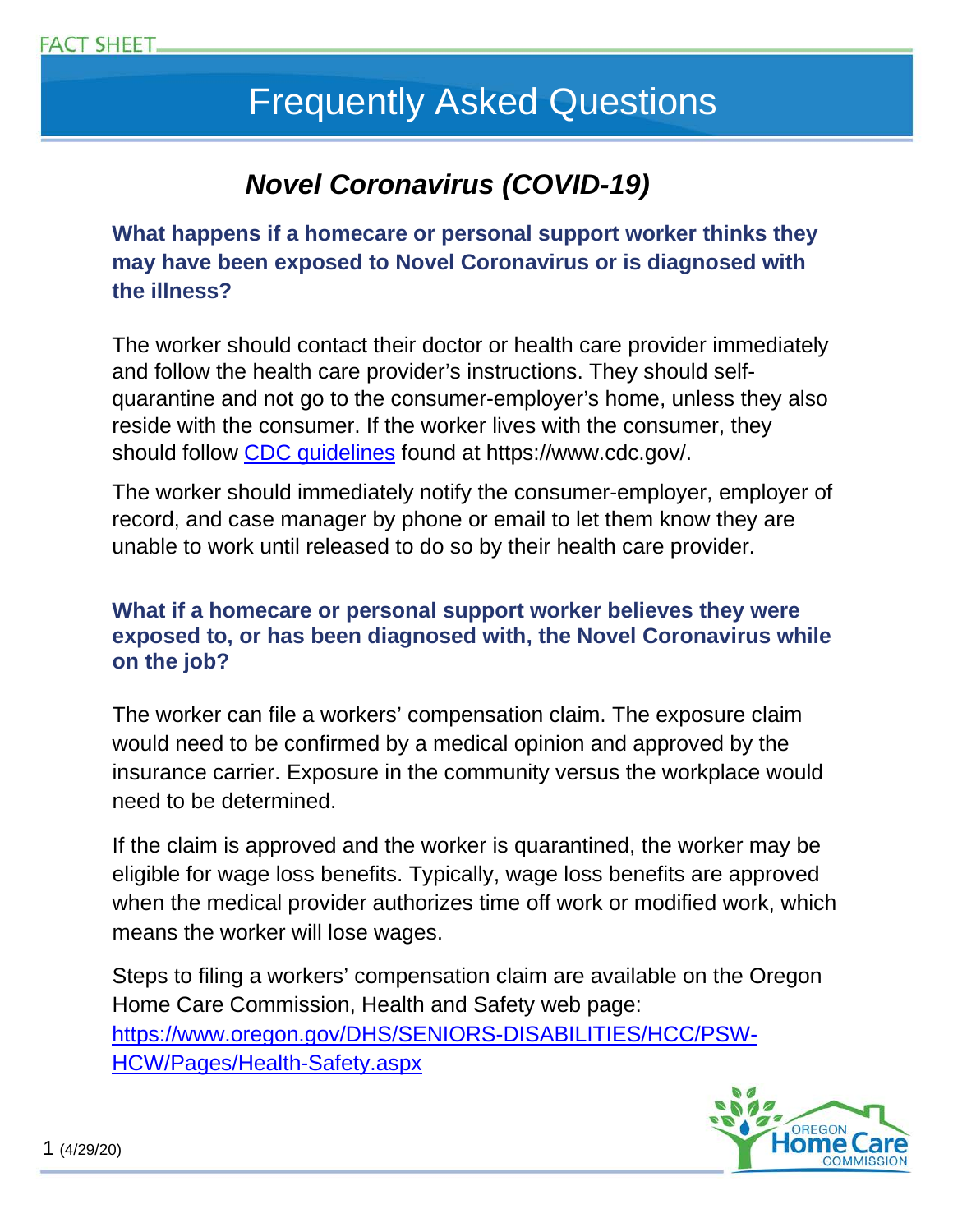For questions: 1-888-365-0001

# **What support can a homecare or personal support worker provide for a consumer-employer who may be experiencing symptoms?**

- Help with contacting the individuals' medical provider.
- Help with describing any symptoms, if needed.
- If directed by the medical professional, help with accessing necessary medical care.
- Contact the case manager, personal agent or services coordinator to keep the Case Management Entity or APD/AAA office up to date.
- Always have a conversation with the consumer-employer or employer of record before taking any action.

# **What if a homecare or personal support worker is quarantined and cannot leave their home to get a voucher or timesheet signed?**

If a consumer-employer or the worker is self-isolating or in quarantine because of COVID-19, the worker can submit a voucher or timesheet without the consumer-employer's or employer of record's signature. This is allowable one time. Workers can submit the voucher by mail or through secured email to the case management entity.

# **What help can homecare and personal support workers provide when the consumer-employer is quarantined or at significant risk for infection?**

Homecare and personal support workers can help with:

- Picking-up medications
- Grocery shopping
- Community errands listed on a task list or service agreement

In this situation, the consumer-employer does not need to be present.

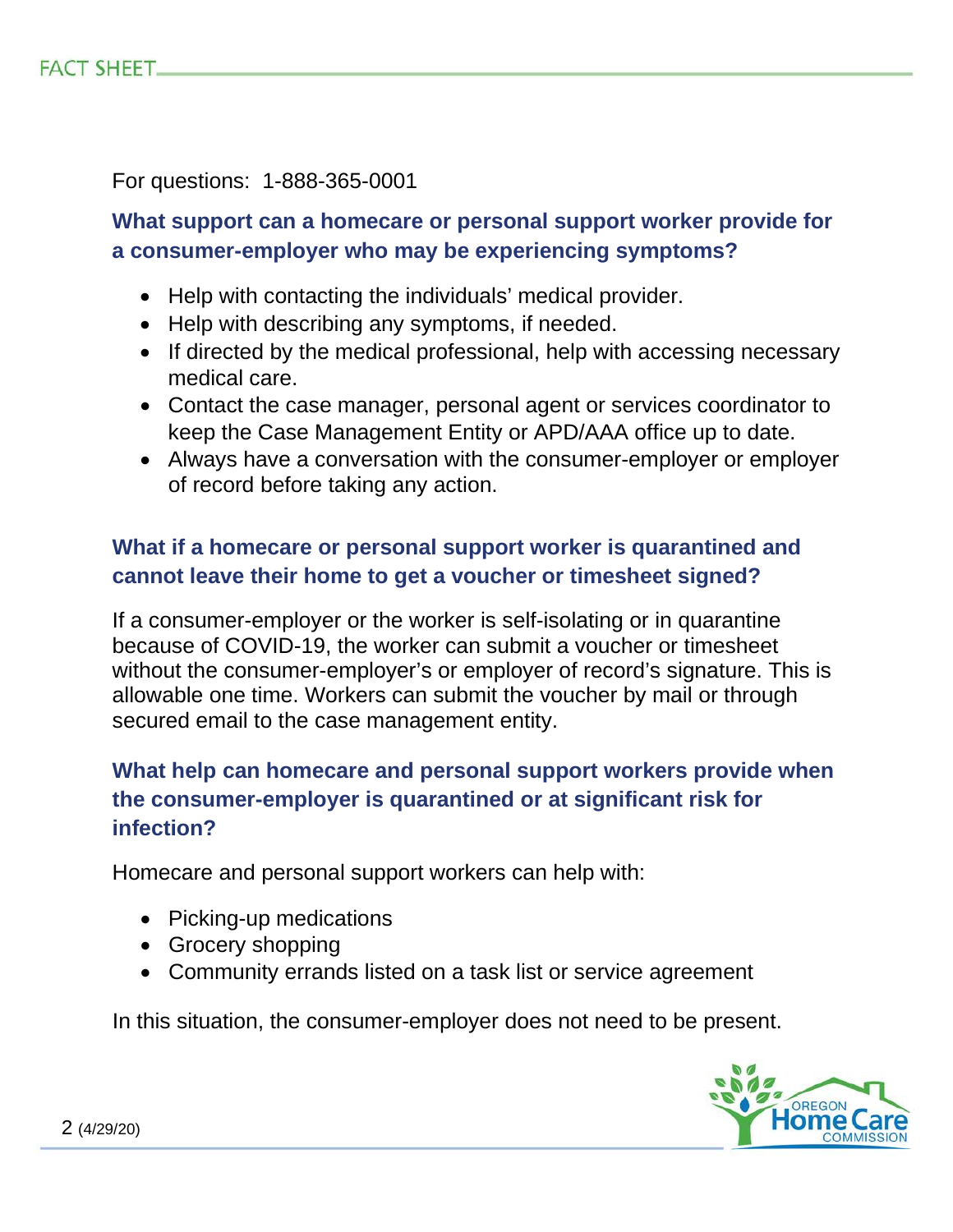#### **When can overtime be prior-authorized for homecare and personal support workers?**

Overtime may be allowed on a short-term basis if a consumer-employer's needs are not met because their regular homecare or personal support worker is not able to work, or because of a workforce shortage, as a result of COVID-19.

## **What if a consumer or their family will not allow a homecare or personal support worker to report to work?**

Workers should contact the case manager right away to let them know. The worker may want to consider applying for paid time off (PTO) or unemployment benefits.

# **What if a homecare or personal support worker needs to work more hours for a consumer-employer than authorized on their current timesheet, Plan of Care in eXPRS, or voucher because of COVID-19?**

The worker must contact the consumer-employer's case manager to request more hours. If approved, the case manager will send the authorization by email. The worker does not need to wait for a new voucher or timesheet to arrive in the mail before working the extra hours.

# **To avoid potential exposure to COVID-19, how can homecare and personal support workers turn in their timesheets or vouchers for payment?**

Workers can use mail or send their vouchers or timesheets to the local case management entity via secure email or fax. Pictures of vouchers or timesheets, or those scanned and sent through a cellphone application, may be allowed, on a case by case basis, and only while social-distancing measures are in effect. Pictures must be legible, or they will not be accepted. Personal support workers should use Electronic Visit Verification (EVV) unless they have an approved exception for not using EVV.

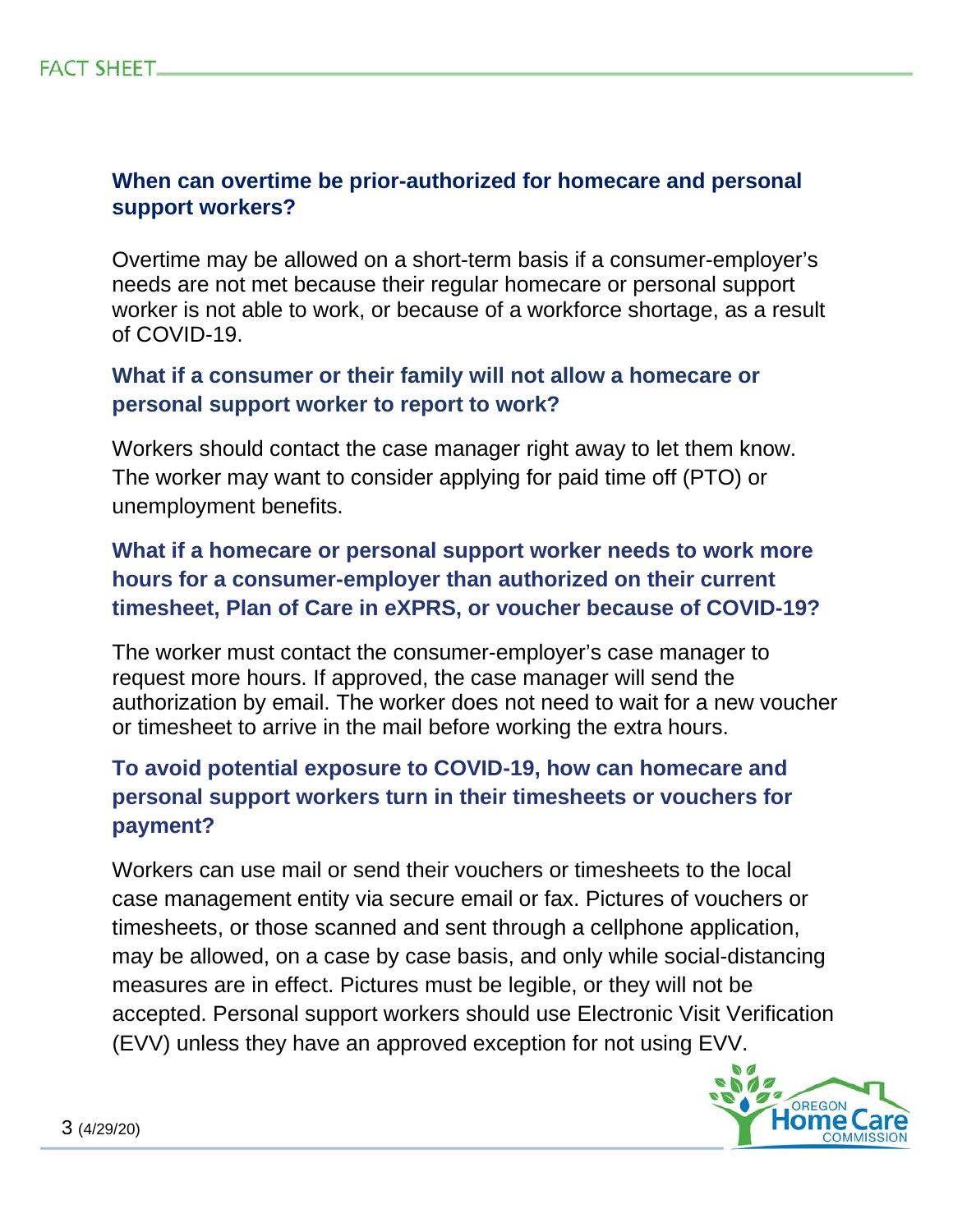SEIU has created an easy way for homecare and personal support workers to send vouchers securely through SEIU's website: <https://seiu503.org/how-to-email-your-voucher-to-dhs/>

Personal support workers are encouraged to contact the case management entity where they submit their timesheets to request a secure email or submit through SEIU's website.

Note: If you are having technical difficulties, contact SEIU's Member Assistance Center (MAC) at 1-844-503-7348. The Department of Human Services is unable to provide any technical support.

## **Can a homecare or personal support worker be terminated as a Medicaid-enrolled provider if they miss work because they have coronavirus or because they have been exposed to it?**

No. The worker must notify the case management entity if they are unable to continue working because they have coronavirus or have been exposed to it.

## **Can homecare or personal support workers help with back-up planning?**

Homecare and personal support workers cannot choose back-up plans for the individuals they support. A back-up plan should be in each person/consumer's plan. Workers can help by contacting the individual's case manager if a back-up plan is needed. In addition, the Employer Resource Connection (ERC) Program is available to assist with back-up or emergency planning. The consumer-employer or employer of record can make the request. The case manager and ERC Program have helpful resources and tools that that can be sent to individuals electronically or by mail:

- How to Develop a Back-Up Plan
- Emergency Planning Checklist

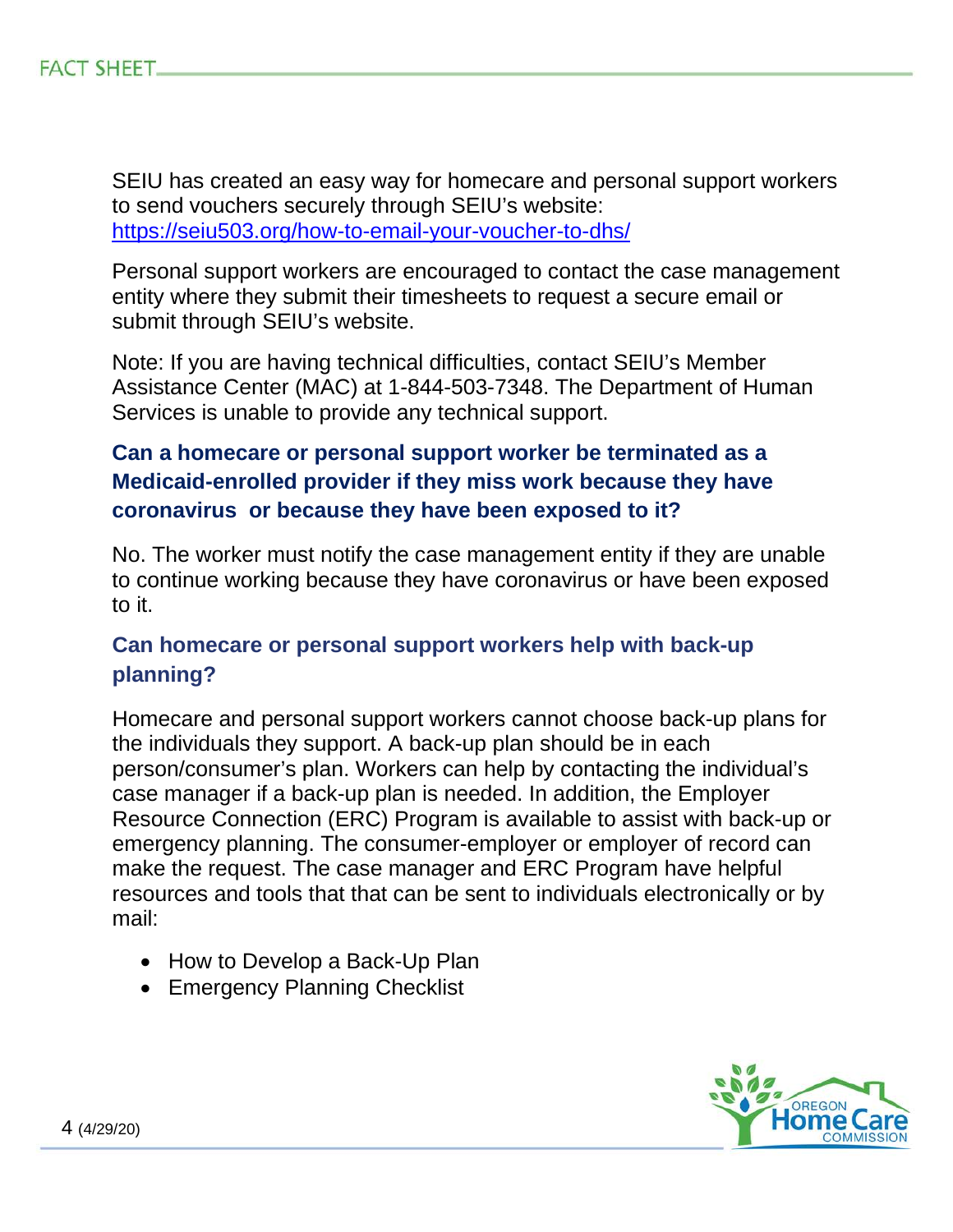Always have a conversation with the consumer-employer or the employer of record before taking any action. To find an ERC consultant click on the link or enter into your web browser:

[https://www.oregon.gov/DHS/SENIORS-](https://www.oregon.gov/DHS/SENIORS-DISABILITIES/HCC/Pages/Steps.aspx)[DISABILITIES/HCC/Pages/Steps.aspx](https://www.oregon.gov/DHS/SENIORS-DISABILITIES/HCC/Pages/Steps.aspx)

Email questions to: [OHCC.ERC@state.or.us](mailto:OHCC.ERC@state.or.us)

#### **How will homecare and personal support workers know if they are at risk of being exposed to COVID-19 while working for a consumeremployer?**

Workers should always follow standard precautions when working with consumers. If known, the case management entity will make a referral to the OHCC Workers' Compensation Coordinator. The OHCC Workers' Compensation Coordinator will let the worker know if they are at risk and provide the worker with workers' compensation information, if applicable. The worker will not be given any Personal Health Information.

Email questions to: [workerscomp.ohcc@dhsoha.state.or.us](mailto:workerscomp.ohcc@dhsoha.state.or.us)

#### **What happens if a homecare or personal support worker is due to renew their training certifications through OHCC, but is unable to because trainings have been cancelled?**

All current certifications awarded by OHCC will be extended 150 days. OHCC will continue to extend the dates based on social-distancing requirements. This includes:

- Professional Development Certification
- Enhanced Certification
- Exceptional certification

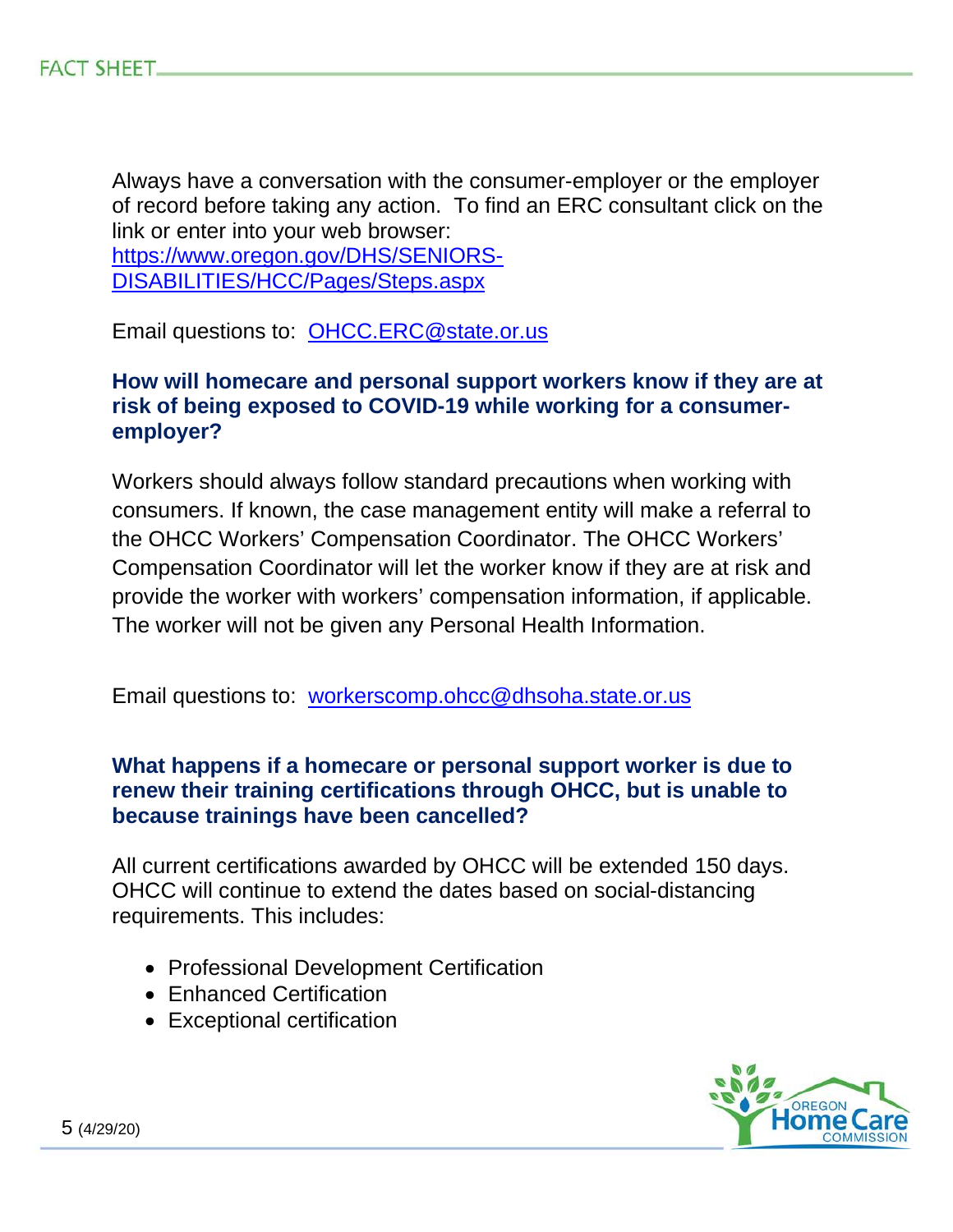Those with certifications will continue to receive pay differentials even with an expired CPR/First Aid certification.

#### **What if a homecare or personal support worker is unable to update and renew their provider enrollment agreement in time because of COVID-19?**

Homecare and personal support workers whose credential renewals are due in March, April, or May of this year, and whose credential are still active, will be given an additional 90 days to complete their provider enrollment agreement. They may continue working during this time.

#### **Will homecare and personal support workers receive compensation when they are unable to work because of COVID-19?**

Homecare and personal support workers may be eligible to receive up to 40 hours of paid time off through the Oregon Homecare Workers Benefit Trust. For more information, workers should visit:

[orhomecaretrust.org/hardship-PTO](https://www.orhomecaretrust.org/hardship-PTO/)

Homecare and personal support workers may also apply for unemployment benefits by visiting [Oregon.gov/employ/unemployment.](https://www.oregon.gov/employ/unemployment/Pages/default.aspx) Eligibility is determined by the Oregon Employment Department. Information about COVID-19 unemployment benefit claims can be found here: [https://govstatus.egov.com/ORUnemployment\\_COVID19](https://govstatus.egov.com/ORUnemployment_COVID19)

## **Resources**

**Oregon Home Care Commission Health & Safety website:** [https://www.oregon.gov/DHS/SENIORS-DISABILITIES/HCC/PSW-](https://www.oregon.gov/DHS/SENIORS-DISABILITIES/HCC/PSW-HCW/Pages/Health-Safety.aspx)[HCW/Pages/Health-Safety.aspx](https://www.oregon.gov/DHS/SENIORS-DISABILITIES/HCC/PSW-HCW/Pages/Health-Safety.aspx) 

#### **ODDS COVID-19 Information**:

[https://www.oregon.gov/DHS/SENIORS-DISABILITIES/DD/Pages/ODDS-](https://www.oregon.gov/DHS/SENIORS-DISABILITIES/DD/Pages/ODDS-COVID-19-Information.aspx)[COVID-19-Information.aspx](https://www.oregon.gov/DHS/SENIORS-DISABILITIES/DD/Pages/ODDS-COVID-19-Information.aspx)